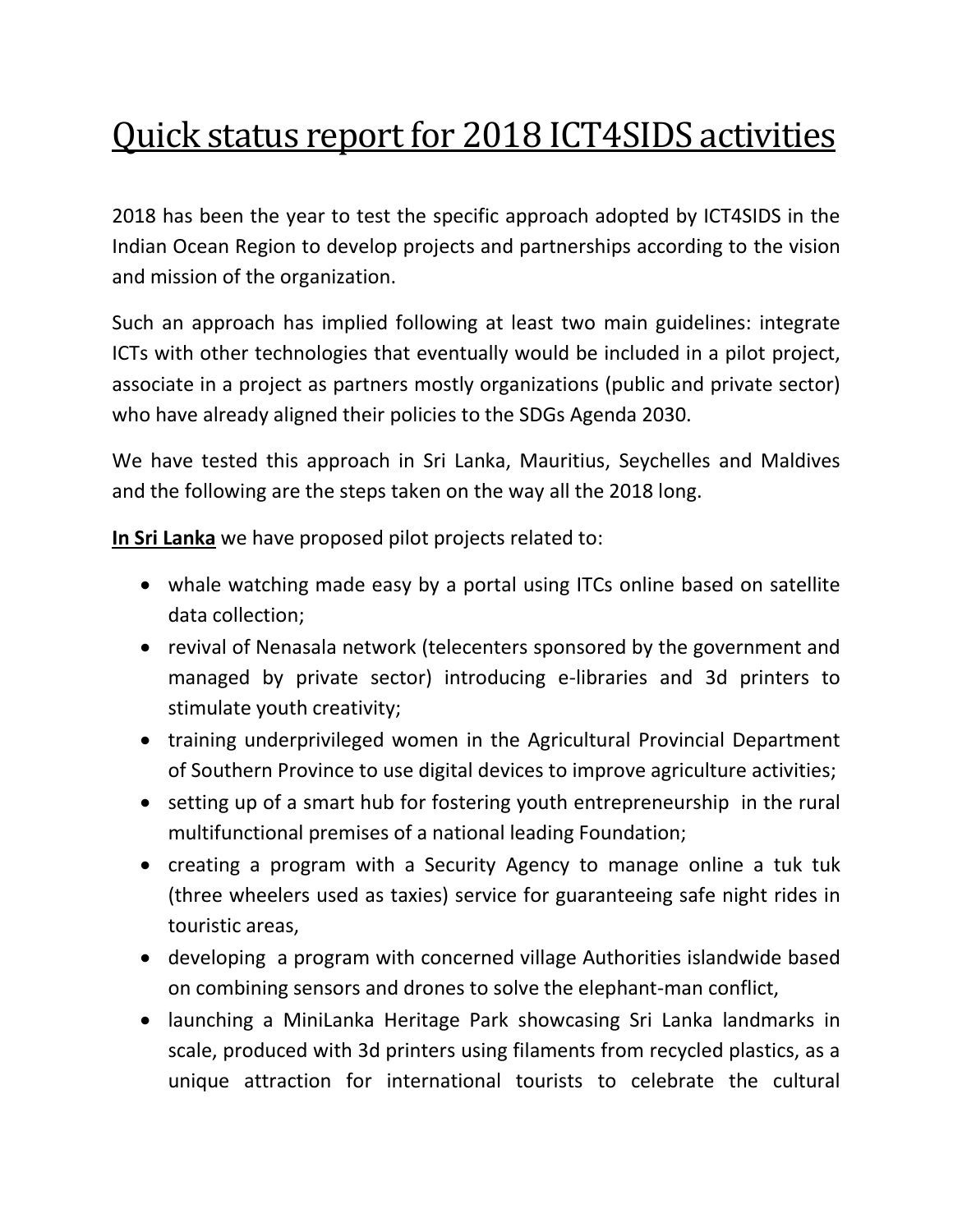heritage of the country in an entertaining and educational way , completed with a digital SDGs Center, a smart hub for young people to learn about SDGs applications, receive vocational training in jobs for tourism sector and get inspired to find sustainable solutions for next generations.



ICT4SIDS Representative in Indian Ocean Region, Mr. Vittorio Coco, after presentation of MiniLanka Heritage Park project to the Minister of Tourism of Sri Lanka, the Hon. John Amaratunga

**In Mauritius** we did attend a UN Conference on Sustainable Tourism (May 2018) and have proposed to concerned stakeholders pilot projects related to:

 Whale watching hub to be connected to Sri Lanka whale watching project and beyond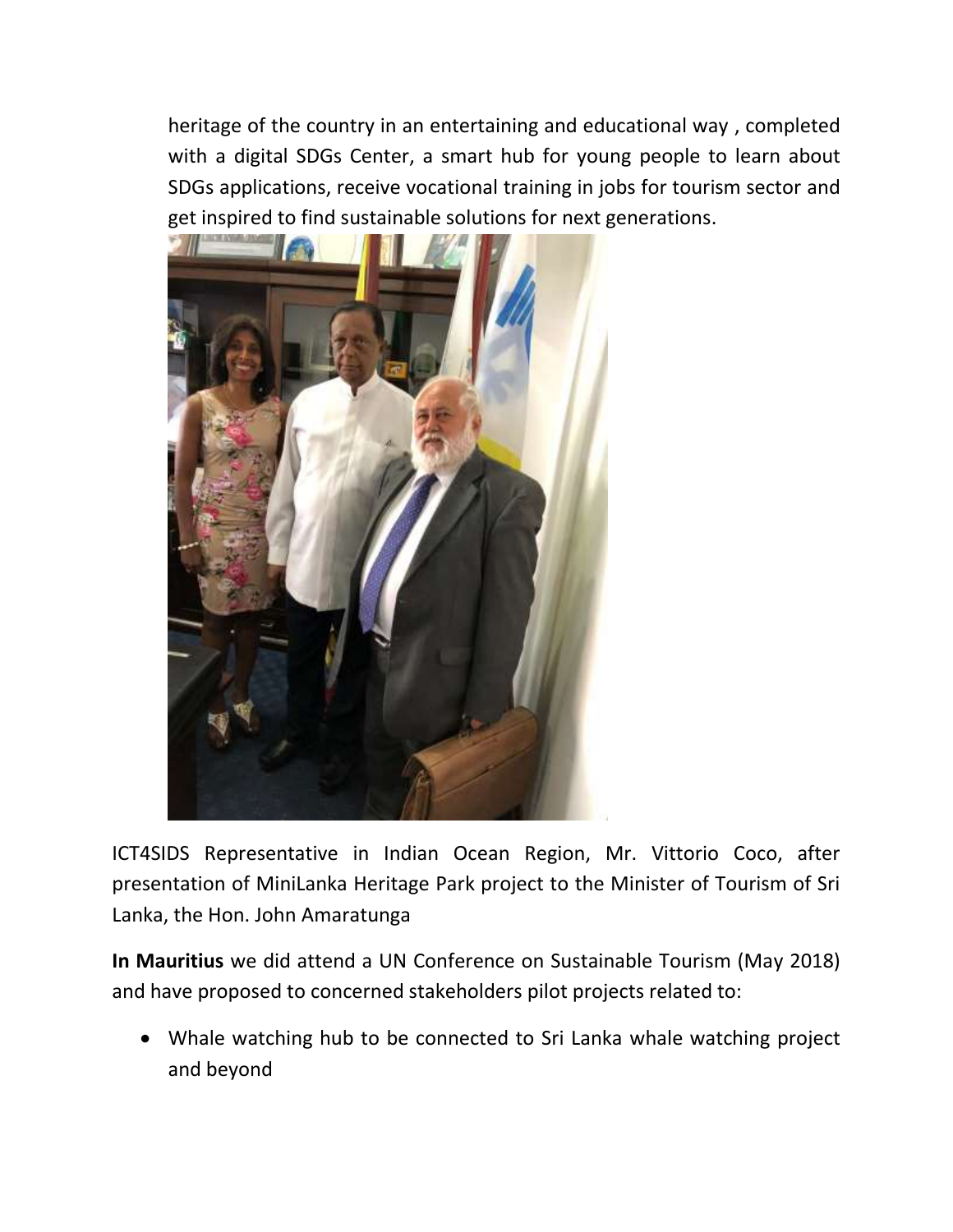- Fishermen network hosted in a Portal to learn to practice fishing assisted by digital devices applications
- Local youth in less known tourism areas to be trained to shoot videos in Virtual Reality to provide previews of their surroundings and lifestyles to be used in the Travel industry to attract more tourism in remote locations
- A telemedicine project to be sponsored by a Mauritius based international hospitality group and to take place in Maldives as part of their corporate social responsibility programs to help local communities where they operate.

**In Seychelles** we identified and discussed in Colombo a potential project of telemedicine to be developed in a remote island of Seychelles in collaboration with a major Medical Group, Sri Lankan Hospitals, based in Colombo which has recently opened a branch in Seychelles capital.

**In Maldives** we are currently engaged in the preliminary stages of two pilot projects:

Telemedicine project in the island of Maamigili to reactivate the Health Centre telemedicine facilities, under sponsorship of The Lux Collective (based in Mauritius and owner of the Lux Resort, just opposite the Maamigili island) in collaboration with the Ministry of Health of Maldives and local stakeholders in view to use the pilot project if successful as a model to relaunch the entire telemedicine national network set up in 2010 in about 39 islands, which nowadays is not operative since several years. To face the critical point of compensation for international doctors without charging the local patients we have proposed to adopt and adjust to our project the program Doctors in Maldives developed by an Italian University, which would allow video consulting by doctors to be compensated with free vacation packages in Resorts and Guesthouses as part of their CSR programs.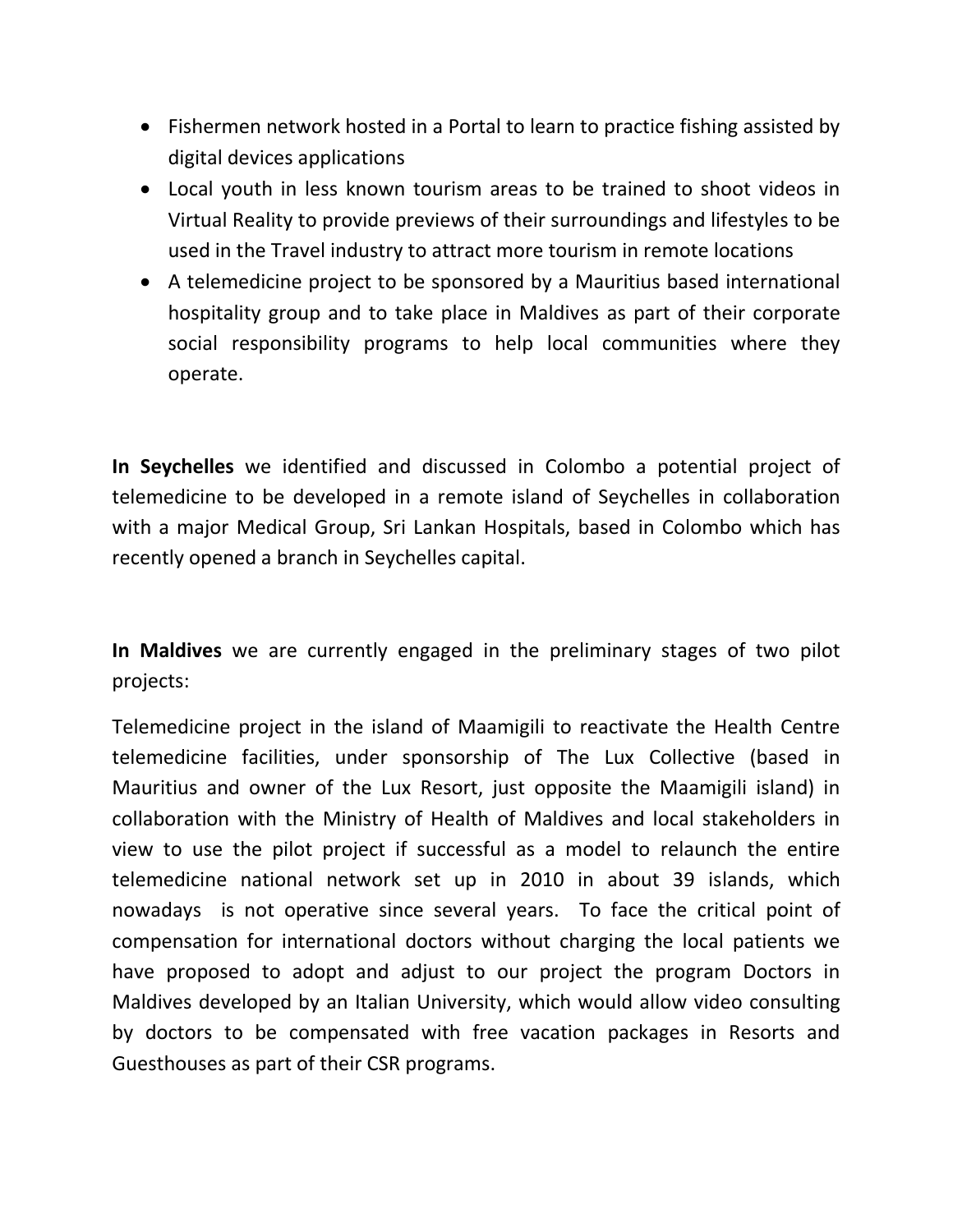Sustainable Maldives, a project to engage Guest House owners (as members of their association GAM, our partner in Maldives) to take advantage of new digital technologies, including Virtual and Augmented Reality, introduced through a dedicated Portal with the purpose of helping youth residents to start or improve new hospitality business in local islands, a new trend booming in underserved communities, to get competitive advantage in marketing strategies for tourist accommodation in less known destinations, to offer better digital services to both visitors and residents implementing the concept of Smart Tourism in the Atolls, and eventually to enable the Guest House Association of Maldives to contribute consistently to set up Sustainable Tourism Observatories in selected island locations, a potential affiliate network of UNWTO, and support with adequate sustainable solutions the conservation of heritage and environment which are particularly at risk given high vulnerability of those small islands to climate change.